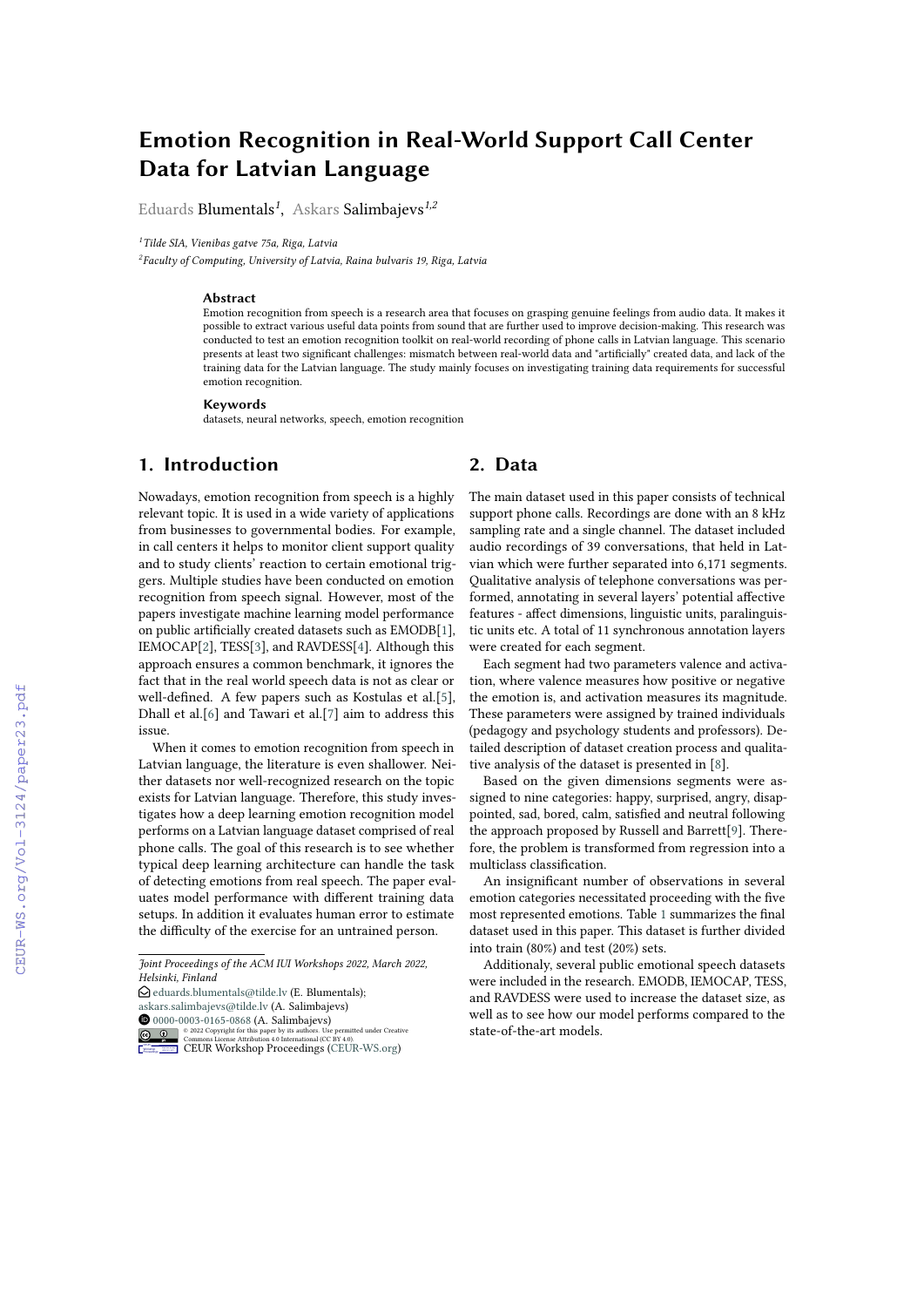**Table 1** Data Summary

| <b>Emotion</b> | <b>Observation count</b> |  |
|----------------|--------------------------|--|
| Surprised      | 2281                     |  |
| Angry          | 2208                     |  |
| Neutral        | 591                      |  |
| Happy          | 359                      |  |
| Sad            | 105                      |  |
|                |                          |  |

## **3. Methodology**

This paper investigates a deep learning approach to emotion recognition. Each input audio was converted into the 39-dimensional mel-frequency cepstral coefficients (MFCC) feature vector and passed through the model. Due to the relatively small dataset size, a shallow neural network was used to prevent overfitting. The final model was comprised of two LSTM layers, two fully connected layers and a softmax output layer. For additional regularization, a 30% dropout after each layer was added. Figure [1](#page-1-0) displays the model architecture.

Categorical cross-entropy was used as a loss function and an Adam optimizer was used for backward propagation. The model training was performed using batches of 64 observations. Each model was trained for 200 epochs with validation after each epoch. Next model weights that yielded the highest accuracy were retrieved. Finally, all trained models are compared based upon their accuracy on the test set.

### **4. Results**

#### **4.1. Validating the Model**

First, model performance on public datasets was evaluated. TESS and RAVDESS were combined into one dataset, separated into train (80%) and test (20%) sets and used to train the model for 200 epochs. The final test accuracy (Figure [2\)](#page-1-1) was 86.02%. In addition, a similar experiment was conducted with an IEMOCAP dataset which was comprised of conversations between actors. The final test accuracy (Figure [3\)](#page-2-0) was 60.65% which is slightly lower than state-of-the-art[\[10\]](#page-3-0). From this, one can conclude that the deep learning architecture used in this paper performs reasonably well on public "Wizard of Oz" datasets.

### **4.2. Model Accuracy on Real-World Latvian Data**

Next, the impact of changes in training data volume on test accuracy was evaluated to see whether the perfor-



<span id="page-1-0"></span>**Figure 1:** Model Architecture



<span id="page-1-1"></span>**Figure 2:** Model Accuracy on TESS & RAVDESS Test Set

mance of models can be improved by simply supplying additional data. In this experiment, the model was trained and evaluated on real world audio recordings from a Latvian support call center. The model was trained on different portions of the train set collected from phone call data. It started at 50% volume and moved towards the full train set with a step of 10 percentage points. The results of this experiment are displayed in Figure [4.](#page-2-1) Seemingly, in the case of this research, increasing data volume would not yield significantly better results.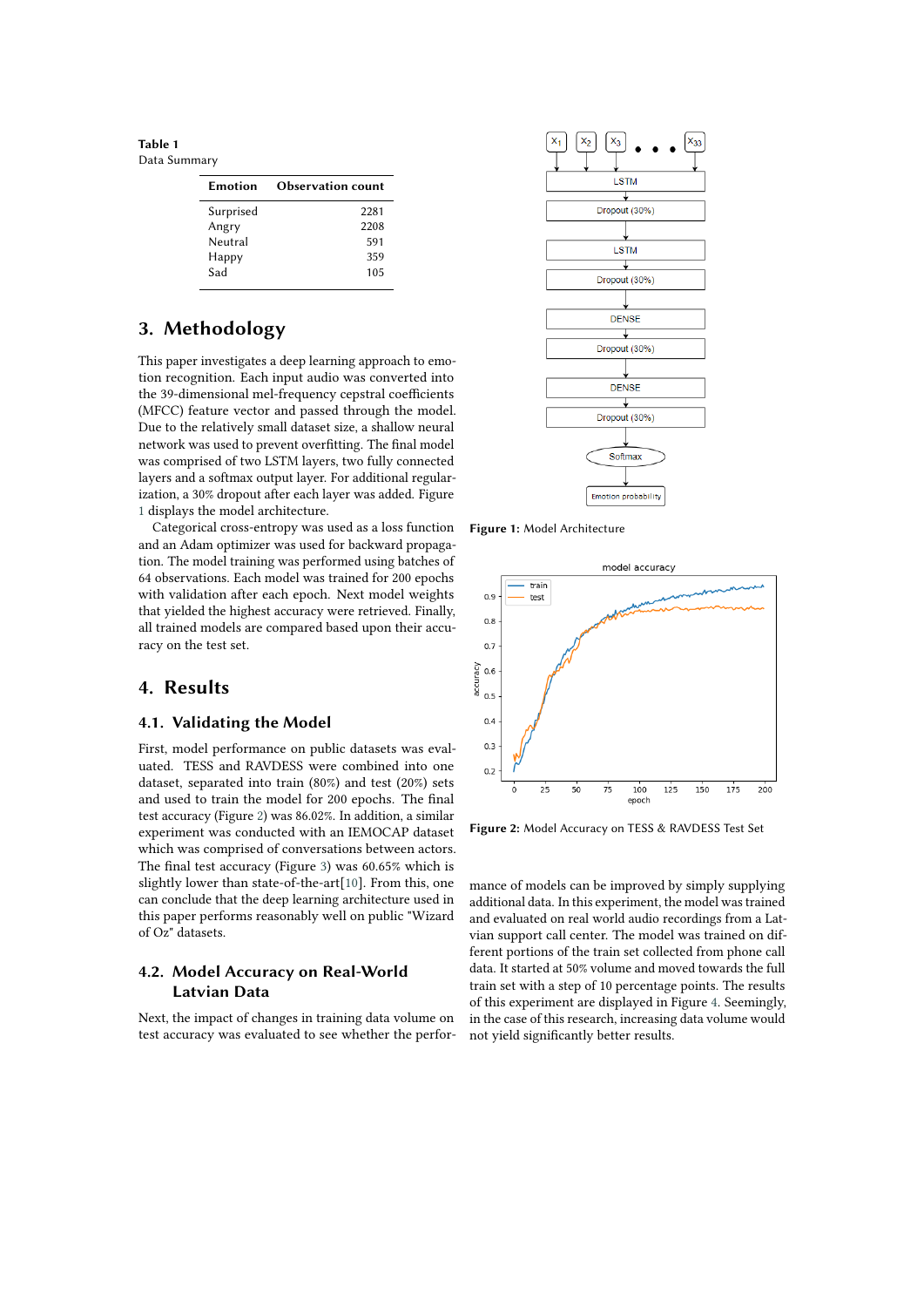

**Figure 3:** Model Accuracy on IEMOCAP Test Set



<span id="page-2-1"></span>**Figure 4:** Model Accuracy Depending on Training Data Volume

#### **4.3. Using Additional Training Data Sets**

The main goal of the following experiments was to understand if adding additional data from public datasets can improve the performance of models. Because phone call data is recorded with 8 kHz sampling rate, but public datasets are 16 kHz, following 4 experiments were performed.

In the first experiment, the model was trained on the phone call data in its original format. In the second experiment, IEMOCAP, TESS, RAVDESS and EMODB were downsampled to 8 kHz and added to the train set. In the third experiment, phone call data (both train and test) were upsampled to 16 kHz. In the fourth experiment, IEMOCAP, TESS, RAVDESS and EMODB were added to the upsampled train set. The results of those experiments are summarized in Table [2.](#page-2-2)

<span id="page-2-2"></span>

| Table 2 |                               |  |
|---------|-------------------------------|--|
|         | Training with Additional Data |  |

| <b>Training Data</b> | Sampling Rate | Accuracy |
|----------------------|---------------|----------|
| Phone calls only     | 8 kHz         | 53.83%   |
| All data             | 8 kHz         | 50.68%   |
| Phone calls only     | 16 kHz        | 53.47%   |
| All data             | 16 kHz        | 50.41%   |
|                      |               |          |

#### **4.4. Obtaining Human Error**

<span id="page-2-0"></span>Finally, an untrained human person was asked to guess the emotions in the same test set to estimate the human error. Audio segments were presented in random order, so that the person can not analyse the overall semantics and context of the conversations, and have to rely solely on the acoustics, similarly to the deep learning model. The test accuracy ended up being 22.72% which indicates that predicting emotions in the random segments of phone calls is not a trivial exercise even for a human.

### **5. Conclusions**

This research investigated emotion recognition from real world phone call data. The output of the research can be summarized according to the following points:

- Emotion recognition on real-world data is a more difficult exercise than emotion recognition on artificially created datasets
- The model architecture proposed in this paper is capable of surpassing a untrained human-level error for the given exercise
- Augmenting training phone call data with artificially created datasets does not seem to help to improve model performance
- At this stage increasing data volume twofold marginally improves model performance
- Upsampling and downsampling the audio data neither improves nor worsens the performance of the models

For further research it might be worth trying to increase the training dataset further (at least 500-1000% increase). Given the untrained human-level error, it seems that in order to predict emotions accurately, even human needs more context than a single utterance, preferably whole conversations. Therefore, increasing input context is interesting avenue for the follow-up work. Furthermore, defining an emotion as a set of dimensions and predicting each dimension separately might improve forecasting accuracy.